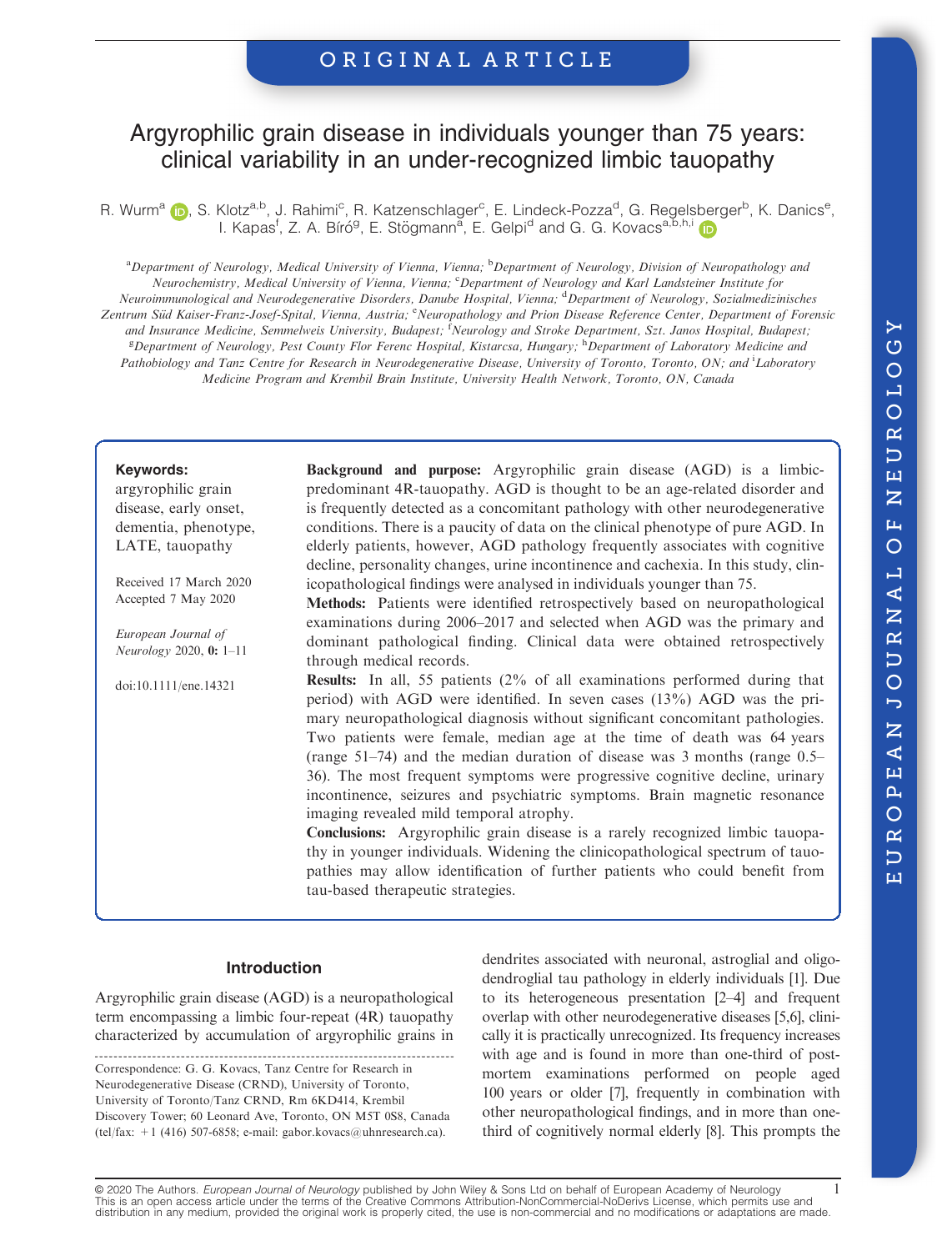question whether it is indeed a distinct neurological disease entity or a byproduct of aging processes. However, on neuropathological examination, AGD displays a typical and specific pattern of spatial and temporal distribution of changes [9]. It localizes to the medial temporal lobe with a preference for the limbic system and affects the amygdala, the hippocampus, the ambient gyrus, the accumbens nucleus and lastly the neocortex and brainstem [10]. This involvement is believed to follow a pattern along which the disease can be staged [11,12]. Macroscopically, it might present with atrophy of the ambient gyrus or without visible changes [13].

It is different from most other tauopathies in that the tau deposits are not acetylated, leading some to hypothesize that AGD could eventually be protective against other forms of more aggressive tauopathies [14]. Moreover, there is a predominance of 'pretangle' rather than fibrillary tangle neuronal pathology. On a functional level, AGD shows preserved axonal connections – in contrast to Alzheimer's disease (AD) related dementia – with disturbance in the dendritic network, suggesting a distinct form of neurodegeneration [15].

Clinically, AGD lacks a uniform definition. It is associated with slowly progressive cognitive decline and can also present with prominent psychiatric symptoms at a relatively late onset, perhaps reflecting the anatomical distribution of lesions [16,17]. Urinary incontinence [18], alcohol abuse and catatonia [19] are also reported. Generally, the old age and frequent concurrence with other neurodegenerative findings [20,21] impair clear definitions and the clinical and neuropathological findings in younger patients have not been systematically described to date. Another disorder with limbic predominance of pathology, limbic-predominant age-related TDP-43 encephalopathy (LATE), usually presents as an amnestic disorder [22].

Here AGD cases in patients younger than 75 years identified through a retrospective analysis of all cases sent in for postmortem analysis to a large, universityaffiliated tertiary centre from 2006 to 2017 are presented.

## Methods

## Patient identification and selection

All postmortem examinations of brain tissue performed at the Division of Neuropathology and Neurochemistry (Obersteiner Institute), Department of Neurology of the Medical University of Vienna, from 2006 until 2017 were retrospectively screened. The institute serves as the national reference centre for the surveillance of Creutzfeldt–Jakob disease (CJD).

Patients were retrieved from the neuropathological records database of the institute (by R.W.) and the diagnosis was reconfirmed by an experienced neuropathologist (G.G.K.).

Patients were flagged for further analysis when AGD was (i) the primary and (ii) the dominant pathological finding on examination. Patients were then included when the age at the time of death was 75 years or less. The cut-off was chosen to exclude patients in whom frequent cerebrovascular and/or other neurodegenerative pathologies were to be expected [23] whilst allowing cases to be captured that, despite a somewhat advanced age, could show isolated AGD and represent a biologically younger phenotype.

Patients were excluded when another pathological finding was better suited to explain the neurological condition or when another condition was severely restraining the pathological examination's ability to ascertain a cause of the symptoms (e.g. hypoxic encephalopathy after successful resuscitation). Our study was performed in the framework of the Surveillance for Human Prion and Neurodegenerative Diseases and conforms to the provisions of the Declaration of Helsinki (as revised in Brazil 2013) and was performed in the framework of a study ('Molecular neuropathologic investigation of neurodegenerative diseases') approved by the Institutional Review Board of the Medical University of Vienna (EK #1454/2018 and EK #1636/2019).

## Clinical information

Available patient records were retrieved either retrospectively via electronic healthcare records when available or were submitted by the treating institutions. Information was retrieved for the admission during which the death occurred and for 5 years leading up to the death. Records were then systematically analysed. Duration of disease was extracted from the records either when it was explicitly mentioned or by referring to the time of first mention of neurological or psychiatric (excluding prior depression) symptoms. The clinical suspicion/reason for referral and diagnostic findings from magnetic resonance imaging (MRI) and electroencephalography (EEG) were reduced to clinically relevant/abnormal findings and presented in descriptive phrases. Results of cerebrospinal fluid (CSF) findings were evaluated whenever available.

Symptoms were clustered in categories when they occurred at least once in the identified patients or when there was prior evidence in the literature connecting this cluster to AGD [19]. Symptoms were then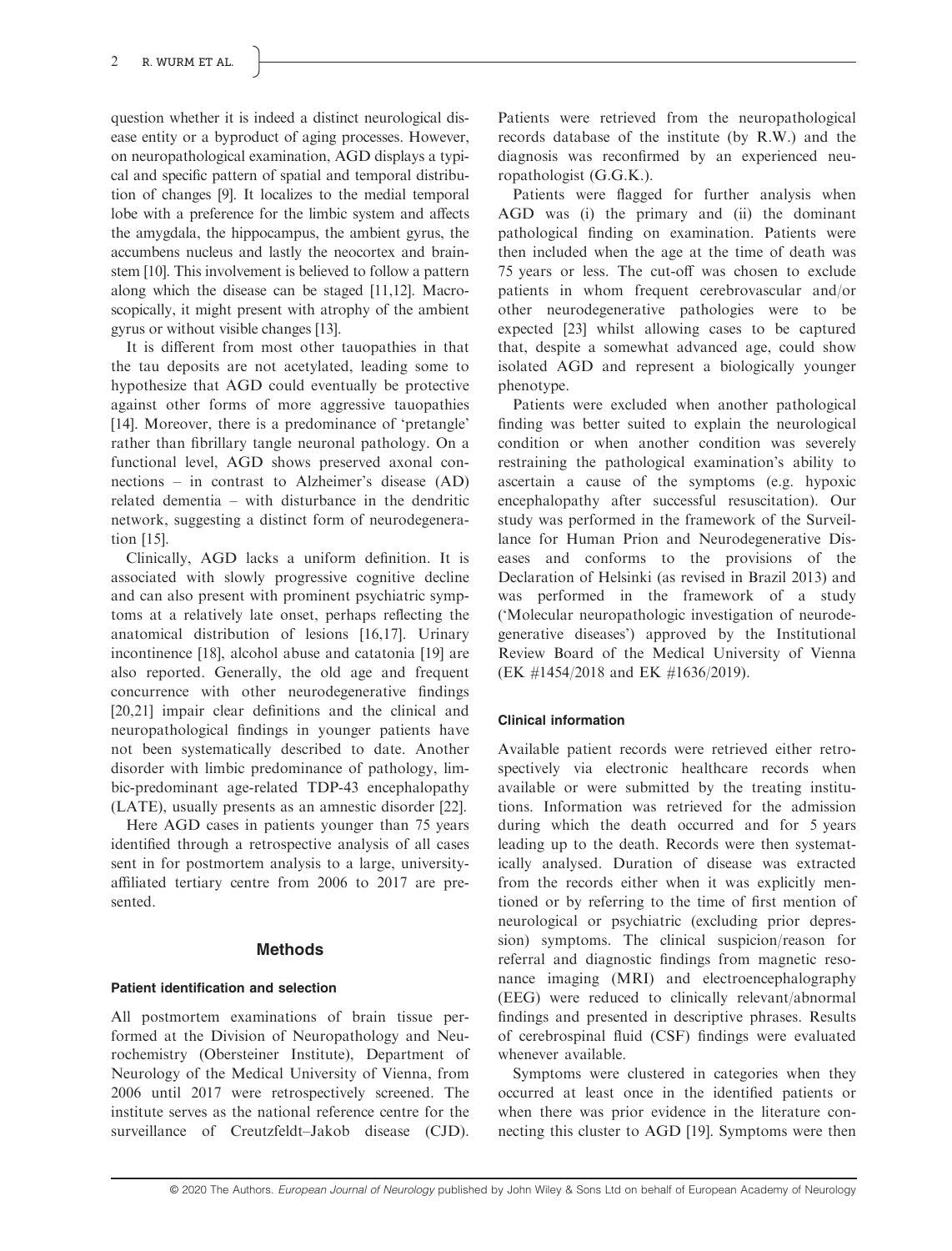dichotomized into occurring or not occurring. History of substance abuse was recorded when it was explicitly noted in the patients' records.

## Neuropathological methods

Formalin fixed, paraffin-embedded tissue blocks  $(2.5 \times 2.0 \text{ cm})$  were evaluated. Postmortem delay was below 24 h for all (range 10–24 h). In addition to haematoxylin and eosin, Luxol Fast Red, Gallyas and Bielschowsky silver staining, the following monoclonal antibodies were used for immunohistochemistry: anti-PrP (prion protein; 12F10: aa.146–160; 1:2000; Cayman Chemicals, Ann Arbor, MI, USA), anti-tau AT8 (pS202/pT205; 1:200; Pierce Biotechnology, Rockford, IL, USA), anti-phospho-TDP-43 (pS409/410; 1:2000; Cosmo Bio, Tokyo, Japan), anti-4R tau (RD4; 1:200; Upstate, Charlottesville, VA, USA) and anti-3R tau (RD3; 1:2000; Upstate), antia-synuclein (1:2000; clone 5G4; Roboscreen, Leipzig, Germany), anti-A-beta (1:50; clone 6F/3D; Dako, Glostrup, Denmark), anti-p62 (1:1000; BD Transduction, Lexington, KY, USA), anti-ubiquitin (1:50 000; Millipore, Temecula, CA, USA) and polyclonal anti-FUS (1:1000; Sigma, St Louis, MO, USA). The Dako EnVision© detection kit, peroxidase/DAB, rabbit/ mouse (Dako, Glostrup, Denmark) was used for visualization of antibody reactions. First, anti-PrP immunostaining was performed using an established pretreatment that included 10 min autoclaving at 121°C, followed by 5 min concentrated formic acid followed by 5 min proteinase K treatment (5  $\mu$ g/ml, in Tris) at 37°C. Following clearly negative results further immunostaining and detailed evaluation were undertaken. Neuropathological alterations were semiquantitatively (none, mild, moderate, severe) evaluated in all examined anatomical regions.

## Determination of biomarker proteins in cerebrospinal fluid

Concentrations of amyloid- $\beta$  (1–42), total tau protein and phosphorylated tau were measured by enzymelinked immunosorbent assay (ELISA) using INNOTEST  $\beta$ -AMYLOID (1–42), INNOTEST<sup>®</sup> hTAU Ag and INNOTEST® PHOSPHO-TAU (181P) assays (Fujirebio Europe N.V., Gent, Belgium) and following the recommendations of the supplier. For quantification of 14-3-3 protein, the CircuLex 14-3-3 Gamma ELISA Kit (CycLex Co., Nagano, Japan) was used as described in the corresponding manual. To detect the misfolded pathological form of prion protein, real-time quaking-induced conversion (RT-QuIC) assays were utilized [24].

## Statistical methods

The description of the quantitative demographic traits is presented as median, minimum and maximum (range). Statistical analyses were performed using R version 3.6.0 [R Core Team (2019), R Foundation for Statistical Computing, Vienna, Austria].

## **Results**

During the period 2006–2017, 2787 neuropathological examinations were performed at the department. Apart from 20–40 faetal brains per year, this includes a wide variety of adult-onset neurological conditions with systematic sampling and stainings for a range of diagnostic antibodies (see the review [25]). Fifty-five patients (2%) in whom AGD was noted as a primary or secondary finding in the pathological workup were identified. Of these, seven (8% of all AGD cases) patients fulfilled the inclusion criterion of age <75 years at the time of death and no exclusion criteria, and were subsequently analysed in this clinicopathological study.

Patients were at a median age of 64 years [range (min) 51–(max) 74] at the time of death. Two patients were female (28%). The duration of disease was recorded as a median of 3 months (range 0.5–36). Two patients died within 2 weeks of admission to hospital. One homeless patient without next of kin presented with status epilepticus with known epilepsy and alcohol abuse and died without regaining consciousness; thus a thorough history could not be obtained. The second patient was admitted for rapid cognitive decline and confusion, had a history of severe cardiac disease and died due to rapid cardiac decompensation. Although they died of causes unrelated to AGD these cases were included since they showed progressive neurological symptoms and AGD was an unexpected finding on neuropathology.

The initial clinical suspicion noted on the request for neuropathological workup pertained to altered mentation in four cases (57%): two patients presented with primary symptoms of cognitive changes/memory problems, and two presented with rapidly progressive dementia and cognitive decline (i.e. suspicious for CJD). The remaining reasons for referral to a neuropathological workup were (i) unexplained and refractory status epilepticus; (ii) sudden behavioural changes, and (iii) refractory major depression in one case each. A number of antemortem diagnostic examinations were performed: MRI was available in four cases, EEG in six cases and cerebrospinal fluid analysis in four cases. MRI showed generalized and mesiotemporal atrophy in two cases, and the EEG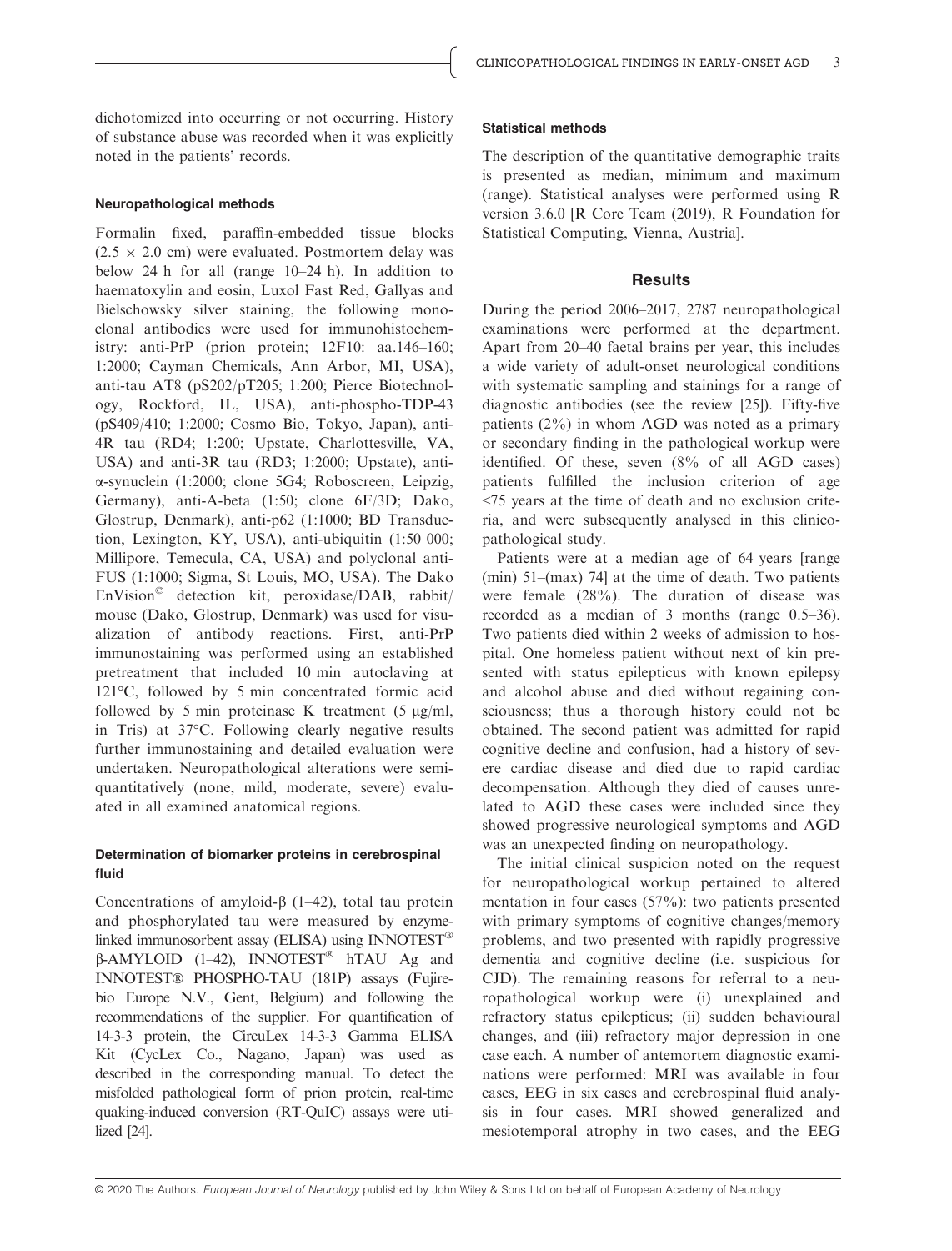was abnormal in four cases (see Table 1 for more details). CSF showed elevated tau levels in two cases. 14-3-3 protein was also detectable in these same cases; however, RT-QuIC for disease-associated prion protein was negative. In a further two cases total tau was only mildly increased or normal but with phosphorylated tau above the normal range. Amyloid- $\beta$  levels were >500 pg/ml (institutional lower limit of normal) for all patients assessed.

Clinical symptoms in the majority of patients were cognitive changes/dementia, epileptic seizures including status epilepticus, psychotic symptoms and urinary incontinence. A history of alcohol abuse was explicitly noted in three cases. For a comprehensive overview of the clinical characteristics see Table 1. The cause of death was pneumonia in four cases, cardiac failure in two and hypoxic brain damage following successful resuscitation for cardiac arrest of unknown cause in one case.

Neuropathological workup identified AGD pathology at a Saito stage II in five  $(71\%)$  and stage III in two cases (nos. 1 and 6). An overview of the neuropathological findings is given in Table 2. Atrophy was noted on macroscopic evaluation in all cases and localized to the frontal and temporal regions with variable involvement of the hippocampi, the amygdala and the hypothalamus. Anterior hippocampal atrophy was noted in five cases  $(71\%)$ . Immunohistochemistry was performed and revealed primary AGD with argyrophilic and tau-positive grains, pretangles, oligodendroglial coiled bodies and astrocytic processes; representative histological images are given in Fig. 1. Concomitant pathological findings (not shown in the figure) included signs of alcoholic encephalopathy (i.e. chromatolytic neurons as described also in pellagra encephalopathy) in one or metabolic encephalopathy (i.e. accumulation of Alzheimer type II glial cells) in two cases and TAR DNA binding protein 43 (TDP-43) depositions compatible with the LATE neuropathological change stage 1 [22] in two cases without hippocampal sclerosis. Neurofibrillary tangles were confined to the entorhinal stage (II) in all but

|  |  |  |  | Table 1 Clinical presentation of patients younger than 75 years with unexpected postmortem diagnosis of argyrophilic grain disease |  |  |  |
|--|--|--|--|------------------------------------------------------------------------------------------------------------------------------------|--|--|--|
|--|--|--|--|------------------------------------------------------------------------------------------------------------------------------------|--|--|--|

|                       | Case number                        |                     |                          |                                          |                               |                                     |                     |  |
|-----------------------|------------------------------------|---------------------|--------------------------|------------------------------------------|-------------------------------|-------------------------------------|---------------------|--|
|                       | 1                                  | $\overline{2}$      | 3                        | $\overline{4}$                           | 5                             | 6                                   | $\tau$              |  |
| <b>Sex</b>            | $\mathbf{M}$                       | $\mathbf F$         | M                        | M                                        | M                             | M                                   | $\mathbf F$         |  |
| Age (years)           | 51                                 | 64                  | 61                       | 69                                       | 63                            | 72                                  | 74                  |  |
| Duration<br>(months)  | 36                                 | $\overline{3}$      | $\overline{3}$           | 0.5                                      | $>6$                          | 0.5                                 | 6                   |  |
| Referral<br>diagnosis | CJD                                | Major<br>depression | Cognitive<br>changes     | Cognitive changes                        | Behavioural<br>change         | <b>Status</b><br>epilepticus        | CJD                 |  |
| Cause of death        | Pneumonia                          | Pneumonia           | Pneumonia                | Cardiac failure                          | Hypoxic brain<br>damage       | Pneumonia                           | Cardiac failure     |  |
| Diagnostic            |                                    |                     |                          |                                          |                               |                                     |                     |  |
| <b>MRI</b>            | n.a.                               | n.a.                | n.a.                     | Generalized<br>atrophy,<br>especially HC | Frontal + HC<br>atrophy       | Mild<br>generalized<br>atrophy      | Leukoencephalopathy |  |
| <b>EEG</b>            | Slow waves.<br>bilateral<br>spikes | Normal              | Normal                   | n.a.                                     | Slow waves,<br>spikes frontal | Periodic<br>epileptic<br>discharges | Triphasic waves     |  |
| Symptoms              |                                    |                     |                          |                                          |                               |                                     |                     |  |
| <b>Dementia</b>       | ►                                  |                     | مما                      | ↙                                        | ↙                             |                                     |                     |  |
| Seizures              | ↙                                  |                     |                          |                                          | ✔                             | ↙                                   |                     |  |
| Cerebellar            | $\overline{v}$                     |                     | مھما                     |                                          |                               |                                     |                     |  |
| Extrapyramidal        | $\overline{\phantom{0}}$           |                     |                          | مما                                      |                               |                                     |                     |  |
| Depression            |                                    | ممن                 | مما                      |                                          |                               |                                     | ممن                 |  |
| Personality           | $\overline{\phantom{0}}$           |                     | $\overline{\phantom{0}}$ |                                          | ✔                             |                                     |                     |  |
| Psychosis             | $\overline{\phantom{0}}$           | مما                 |                          | ↙                                        | مما                           |                                     | مما                 |  |
| Catatonia             | Ξ.                                 |                     |                          |                                          |                               |                                     |                     |  |
| Incontinence          | مما                                | ممرا                | مما                      |                                          | ممرا                          |                                     | مما                 |  |
| Other<br>autonomic    | $\overline{\phantom{0}}$           |                     |                          |                                          |                               |                                     |                     |  |
| Hx alcohol<br>abuse   | ↙                                  |                     | ✔                        |                                          |                               |                                     | ↙                   |  |

CJD, Creutzfeldt–Jakob disease; EEG, electroencephalogram; HC, hippocampus; Hx, history of; MRI, magnetic resonance imaging; n.a., not available.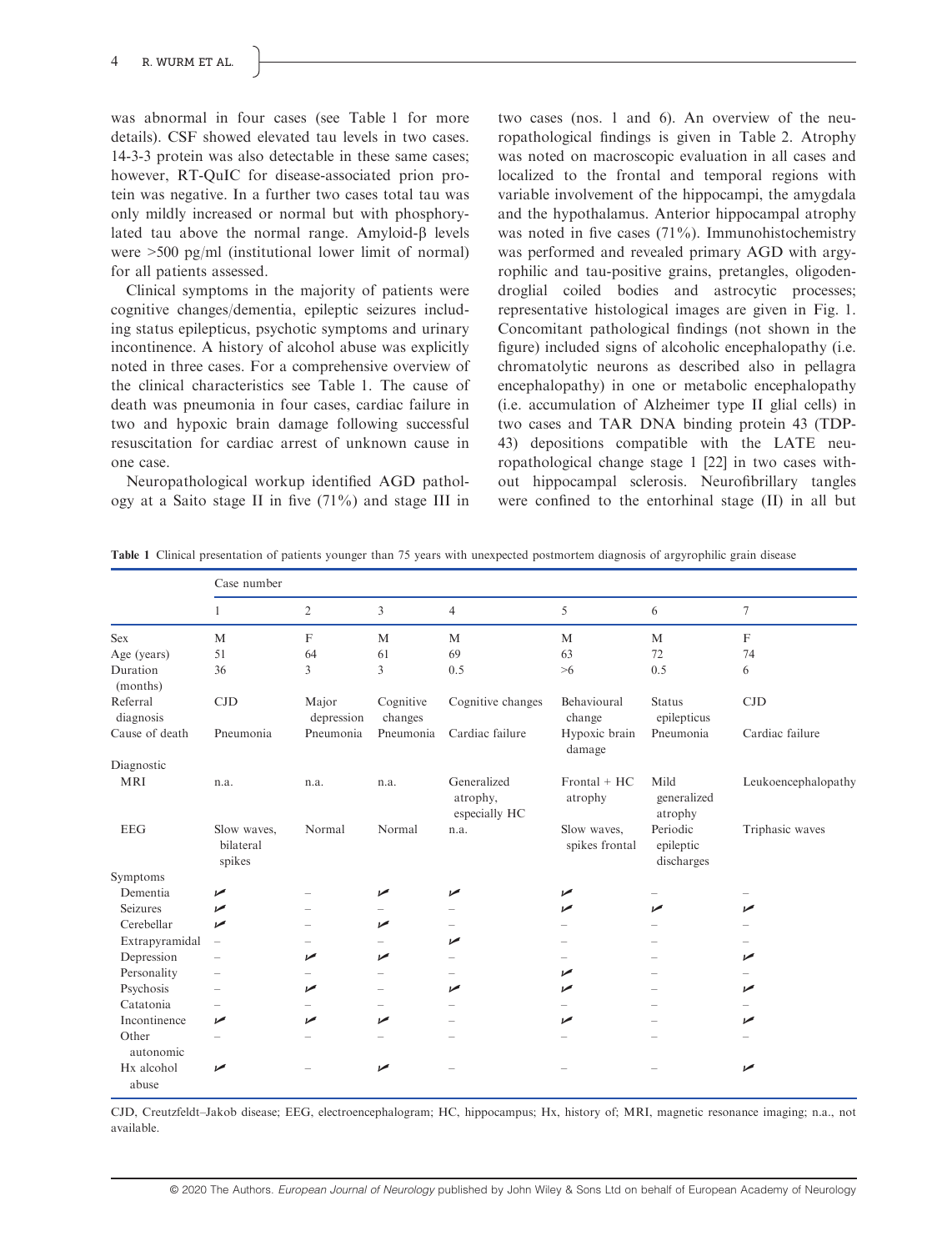one case where a Braak neurofibrillary stage of III was noted (case 6). Amyloid- $\beta$  plaques were found only in one case (Thal stage 3); thus all other cases were interpreted as primary-age-related tauopathy (PART). Apart from the typical AGD-related taupositive granular/fuzzy astrocytes (GFAs) in the amygdala, further components of aging-related tau astrogliopathy [26], reflected by GFAs in one case in the cortex and subpial and white matter thorn-shaped astrocytes in four cases in the hippocampus, altogether representing distinct responses to different pathogenic events were noted [27] (Table 3). Lewy-related pathology was absent. Single microvascular lesions were noted in two cases, localizing to the thalamus and the putamen, respectively.

#### **Discussion**

The clinicopathological findings in younger patients with AGD defined by an age of death below 75 years are reported here. AGD was found unexpectedly in cases with a fulminant course of disease and showed male preponderance in this cohort, contrasting with older patients where more than 60% of cases were reported in females [28]. The clinical presentation was defined by cognitive decline, including memory impairment, seizures, psychotic episodes and urinary incontinence in the absence of other signs of autonomic dysfunction. Whilst no single unifying clinical symptom was found, all cases identified in our sample presented with at least two of the four mentioned symptoms. On antemortem workup, imaging was remarkable for signs of neurodegeneration with hippocampal accentuation in two out of four available MRI scans. Hippocampal atrophy is often found in elderly patients with AGD and can be appreciated both on MRI and on postmortem evaluation [29]. Recent studies suggest atrophy in the anterior temporal lobe in AGD cases [30], a feature that was observed on macroscopic evaluation of the cases.

Conventionally, AGD is described as a disease that increases with age and is frequently found in patients with long-standing memory complaints, but it is also found in cognitively normal patients upon postmortem examination [1,14]. Whilst it was initially believed to be clinically indistinguishable from AD, it has since been shown that AGD is actually associated with higher rates of mild cognitive impairment and lower rates of overt dementia, pointing towards a slower progression and in line with its pathological changes being mostly confined to medial temporal structures [31]. This slow and relatively isolated neurodegeneration described usually in the elderly contrasts with our findings. The unifying attribute of the cases identified

here is that the neuropathological diagnosis was unexpected. Owing to a fast rate of clinical decline, most patients were a priori investigated for other causes or due to the startling clinical course. This appears to separate the phenotype in younger individuals described here from the more common senile form leading to under-appreciation of these cases. This was amplified by the fact that some of the patients identified here were in a poor socioeconomic status, including chronic alcohol abuse, which contributed to the complexity of clinical symptoms such as cerebellar ataxia or even the fulminant disease course. In contrast to AD, however, CSF amyloid- $\beta$  levels were found to be within normal ranges in those patients who underwent testing, suggesting that biomarkers could help to distinguish the two entities antemortem.

Another rare neurological disease with abrupt onset dementia and rapid progression towards death is CJD. Indeed, four of the cases studied here presented with primary symptoms suggestive of CJD. On further workup, two patients who presented with epileptic seizures had positive CSF tests for 14-3-3 protein and elevated total tau levels; however, pathological prion protein could not be detected with the RT-QuIC assay in any of these cases. Apart from neuronal loss in the limbic system, our systematic neuropathological examination did not find any lesions as morphological substrates for the elevated 14-3-3 and total tau levels. Regarding the epileptic seizures, apart from the systemic metabolic disturbances, it is theorized that the severe tau pathology in neurons and particularly their dendrites (i.e. grains) led to neuronal network dysfunction in medial temporal lobe structures contributing to the seizure activity. It is concluded that the epileptic seizures might have contributed to the tau alterations of the CSF examination. Whilst AGD has been found as a comorbid pathology in CJD cases [32,33], the presentation of AGD as a CJD mimic has not been reported before. In this context, it is important to note that our institute serves as the national reference centre for prion diseases in both Austria and Hungary and suspicion of CJD mandates neuropathological workup in times where autopsy rates are declining rapidly [34]. Hence it is conceivable that our institute is exposed to significantly more cases of AGD in younger individuals than other neuropathological units. On the other hand, the number of unidentified AGD cases might be high due to the lack of systematic neuropathology examinations, including those of the homeless and patients with chronic alcohol abuse. A history of alcohol abuse was noted in three cases, in contrast with a study reporting that alcohol abuse appears to be somewhat less frequent in a larger group of late-onset AGD cases [28]. The

<sup>© 2020</sup> The Authors. European Journal of Neurology published by John Wiley & Sons Ltd on behalf of European Academy of Neurology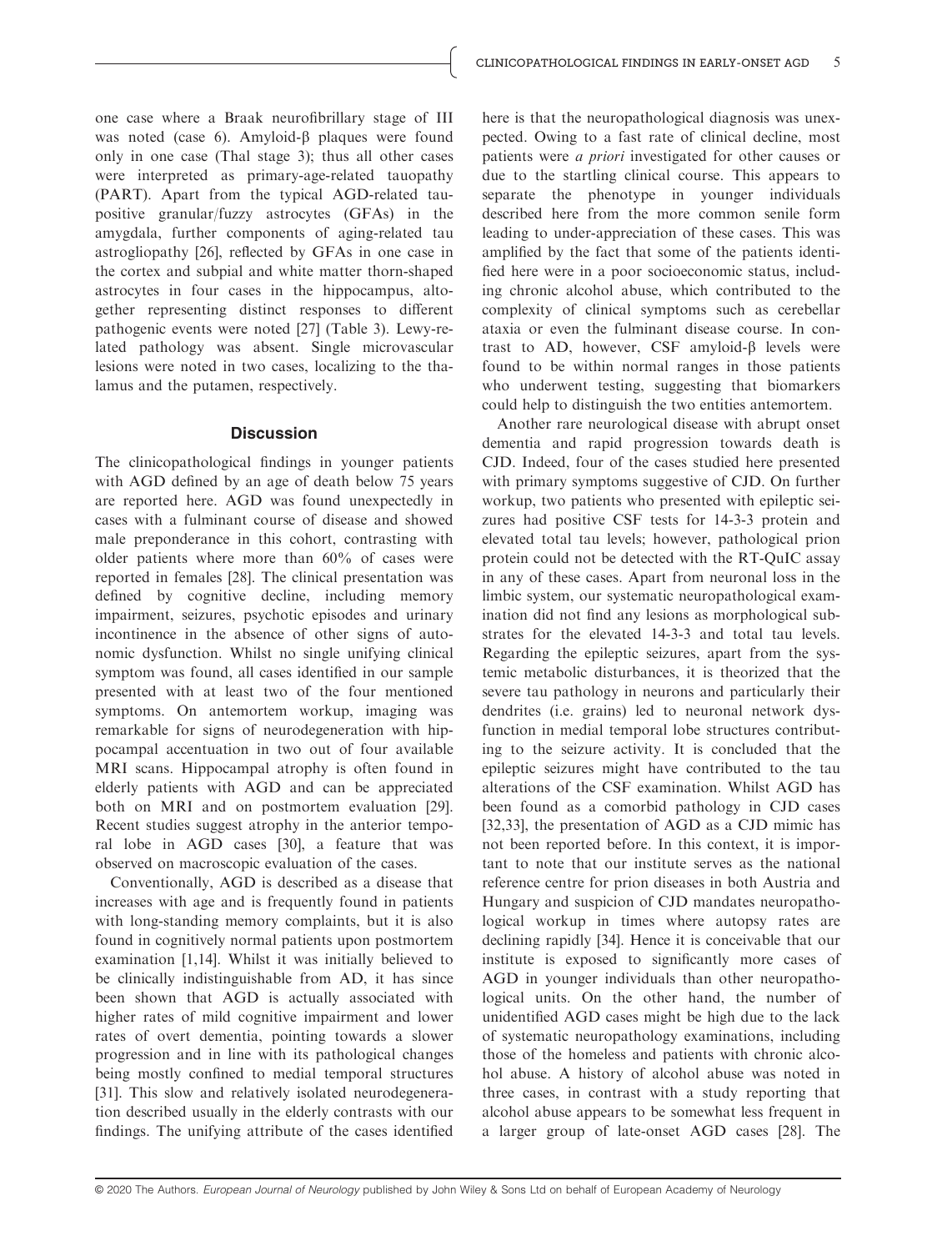|                                 | Case number              |                           |                             |                      |                                                |                                    |                                |  |  |  |
|---------------------------------|--------------------------|---------------------------|-----------------------------|----------------------|------------------------------------------------|------------------------------------|--------------------------------|--|--|--|
|                                 | $\mathbf{1}$             | $\overline{2}$            | 3                           | $\overline{4}$       | 5                                              | 6                                  | $\tau$                         |  |  |  |
| Sex                             | M                        | $\boldsymbol{\mathrm{F}}$ | M                           | $\mathbf M$          | M                                              | M                                  | $\mathbf F$                    |  |  |  |
| Age (years)                     | 51                       | 64                        | 61                          | 69                   | 63                                             | 72                                 | 74                             |  |  |  |
| Duration<br>(months)            | 36                       | $\overline{3}$            | 3                           | 0.5                  | >6                                             | 0.5                                | 6                              |  |  |  |
| Referral<br>diagnosis           | CJD                      | Major<br>depression       | Cognitive<br>changes        | Cognitive<br>changes | Behavioural change                             | Status epilepticus                 | CJD                            |  |  |  |
| Autopsy findings                |                          |                           |                             |                      |                                                |                                    |                                |  |  |  |
| <b>AGD</b> Saito<br>stage       | III                      | $\mathbf{I}$              | $\rm II$                    | $\rm II$             | $\rm II$                                       | III                                | $\mathbf{I}$                   |  |  |  |
| Secondary                       | None                     | None                      | Alcoholic<br>encephalopathy | <b>LATE-NC</b>       | Metabolic<br>encephalopathy;<br><b>LATE-NC</b> | ARTAG, metabolic<br>encephalopathy | None                           |  |  |  |
| Atrophy                         | Mild FT,<br>Ant. HC      | Ant. HC                   | Ant. HC                     | Ant. HC,<br>Amy.     | Mild F, Ant. HC, Amy.                          | F, HT                              | F                              |  |  |  |
| <b>Braak NFT</b><br>stage       | $\mathbf{I}$             | $\mathbf{I}$              | $\mathbf{I}$                | $\rm II$             | $\rm II$                                       | III                                | $\mathbf{I}$                   |  |  |  |
| Thal phase                      | $\mathbf{0}$             | $\mathbf{0}$              | $\mathbf{0}$                | 3                    | $\mathbf{0}$                                   | $\boldsymbol{0}$                   | $\theta$                       |  |  |  |
| ABC score                       | A0B1C0                   | A0B1C0                    | A0B1C0                      | A2B1C2               | A0B1C0                                         | A0B2C0                             | A0B1C0                         |  |  |  |
| TDP-43<br>(LATE-<br>NC          | $\overline{\phantom{0}}$ | $\overline{\phantom{0}}$  | $\qquad \qquad -$           | Stage 1              | Stage 1                                        | $\overline{\phantom{0}}$           | $\overline{\phantom{0}}$       |  |  |  |
| Lewy<br>pathology               |                          |                           |                             |                      |                                                |                                    |                                |  |  |  |
| Vascular<br>lesion              | $\overline{\phantom{0}}$ |                           |                             |                      | Gliotic lesion thalamus                        | $\overline{\phantom{0}}$           | Lacunar<br>infarct:<br>putamen |  |  |  |
| <b>CSF</b>                      |                          |                           |                             |                      |                                                |                                    |                                |  |  |  |
| Tau<br>$(*450 pg/$<br>ml)       | 2343                     | n.a.                      | n.a.                        | 578                  | 2405                                           | n.a.                               | 448                            |  |  |  |
| p-tau<br>$(\leq 61$ pg/<br>ml)  | 26                       | n.a.                      | n.a.                        | 68                   | 28                                             | n.a.                               | 78                             |  |  |  |
| $A\beta$<br>$( >500$ pg/<br>ml) | 561                      | n.a.                      | n.a.                        | 1020                 | 531                                            | n.a.                               | 604                            |  |  |  |
| $14 - 3 - 3$                    | pos.                     | n.a.                      | n.a.                        | n.a.                 | pos.                                           | n.a.                               | neg.                           |  |  |  |

Table 2 Autopsy findings in patients younger than 75 years with unexpected postmortem diagnosis of argyrophilic grain disease

Ab, amyloid-b; AGD, argyrophilic grain disease; Amy., amygdala; Ant., anterior; ARTAG, aging-related tau astrogliopathy; CJD, Creutzfeldt –Jakob disease; CSF, cerebrospinal fluid; F, frontal; FT, frontotemporal; HC, hippocampus; HT, hypothalamus; LATE-NC, limbic-predominant age-related TDP-43 encephalopathy neuropathological changes; NFT, neurofibrillary tangles; p-tau, phosphorylated tau; TDP-43, TAR DNA binding protein 43.

amygdala and the limbic system have been established as important neuronal circuits in the development of substance abuse and addiction [35]. AGD is known to preferentially affect these structures [36], and indeed they were found to be the most affected regions in those patients with a history of alcohol abuse in our study. Notably, the limbic striatum containing the accumbens nucleus was also affected in most cases. It is tempting to theorize that AGD at a younger age manifests with psychiatric conditions eventually leading to substance abuse, and this in turn contributes to progressive neuropsychiatric symptoms. Damage to the limbic striatum has previously been directly linked

to increased alcohol intake in rodents [37]. However, tau deposition in the limbic system, including the amygdala and the limbic striatum, was not limited to the cases with definitive alcohol abuse in our study and alcohol abuse has been shown to increase the rate of tau accumulation in a cellular model [38], pointing towards an exacerbating effect of alcohol abuse in the development of AGD. Frontotemporal lobar degeneration (FTLD) often presents with changes in personality and behaviour, including reduced inhibition and increased substance abuse [39]. Argyrophilic grains have been found in a subgroup of cases where a mutation in the tau gene is believed to shift the ratio

© 2020 The Authors. European Journal of Neurology published by John Wiley & Sons Ltd on behalf of European Academy of Neurology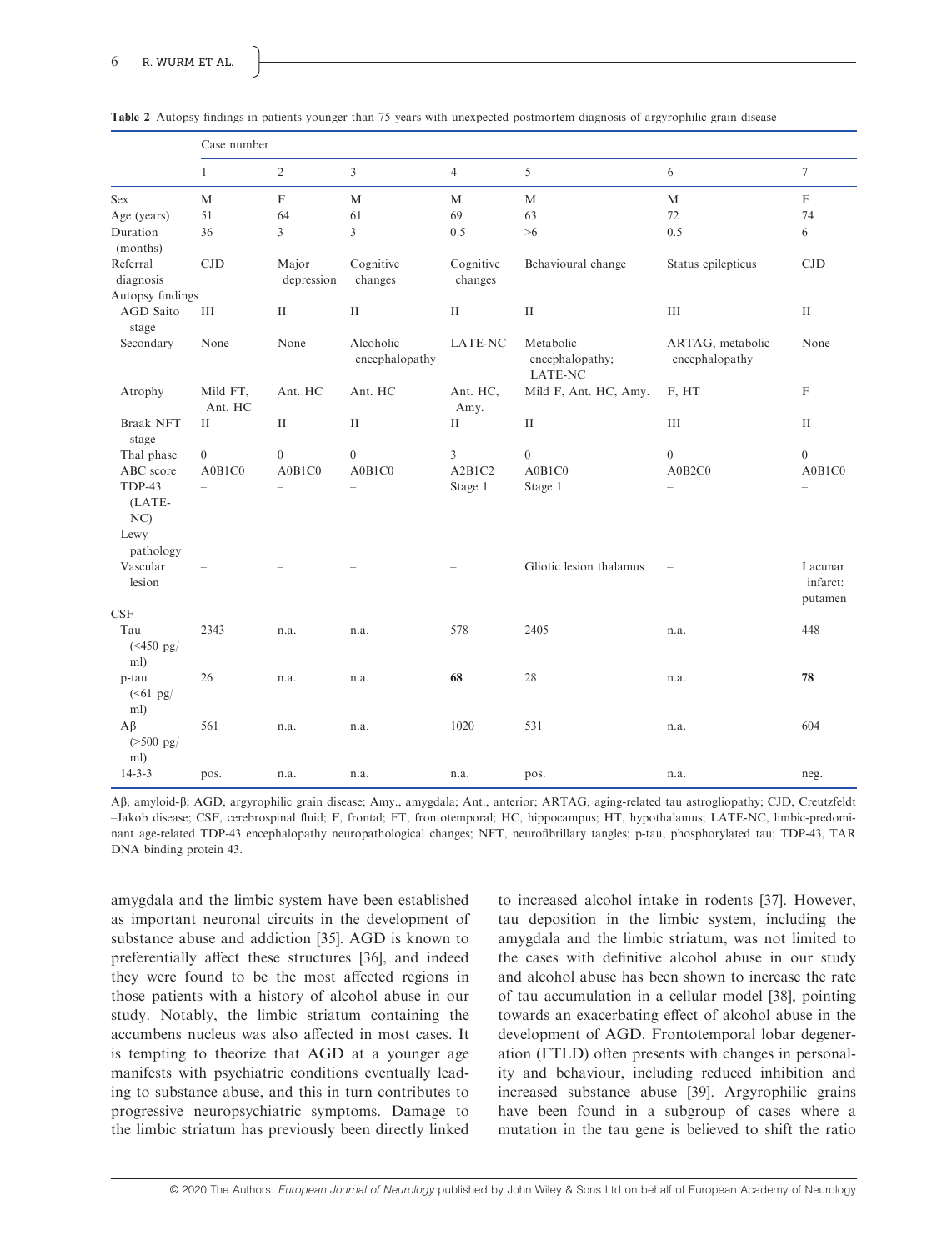

immunostaining for phospho-tau (AT8). Pretangles and grains in the hippocampus CA1 subregion (right upper inset demonstrates grains in immunostaining for p62) (a). Pretangles and granular/ fuzzy astrocytes in the temporal cortex (b), nucleus accumbens (d) and amygdala (e) and pretangles in the granular layer of the dentate gyrus (c). Oligodendroglial coiled bodies in the white matter of the hippocampus (f).

four-repeat/three-repeat tau isoform (FTLD-tau) as well as in cases with corticobasal degeneration (CBD) and progressive supranuclear palsy (PSP) [40]. Indeed, some FTLD-MAPT, CBD, PSP and AGD share the fact that 4R-tau is the predominant neuropathological finding. Intriguingly, there are reports of dominantly psychiatric phenotypes in cases of pure AGD [17,41,42] leading to the concept that AGD might be on the FTLD spectrum. The age of onset in these psychiatric cases, however, was considerably higher than in our patients and, whilst psychotic symptoms were present in four out of seven cases, they were not the primary clinical finding. It seems that the phenotype in the population described here would clearly extend the FTLD spectrum, pointing perhaps towards two distinct disease patterns: early-onset versus late-onset AGD.

Another potential differential diagnosis for amyloid-negative cognitive decline is the recently established LATE, a TDP-43 proteinopathy that localizes predominantly to limbic structures [22]. In contrast to the population studied here, however, it presents with memory loss similar to AD and affects primarily

elderly patients. Additionally, the presence of productive psychiatric symptoms as seen in our sample of early-onset AGD cases has not been reported. Conversely, agitation and aggression, two symptoms typical for AD patients, were found in some LATE patients [43] but not in our population. Importantly, the earliest stage of LATE was detected in two cases, which is also unusual in this age group. There, the relatively restricted TDP-43 proteinopathy in the amygdala and the lack of further characteristic findings argue against an early form of FTLD-TDP.

At the current time, AGD is diagnosed strictly postmortem since the lack of a clearly distinguishable phenotype has strongly impaired the development of biomarkers. Recent advances in in vivo imaging of tau depositions via positron emission tomography have led to very promising improvements in spatial resolution and sensitivity of this technique, so much so that other 4R-tauopathies such as CBD could be identified on imaging [44]. One could envision a diagnostic algorithm in which the finding of a tauopathy in imaging could prompt further analysis of CSF tau. Here, AGD differs from most other tauopathies in that it is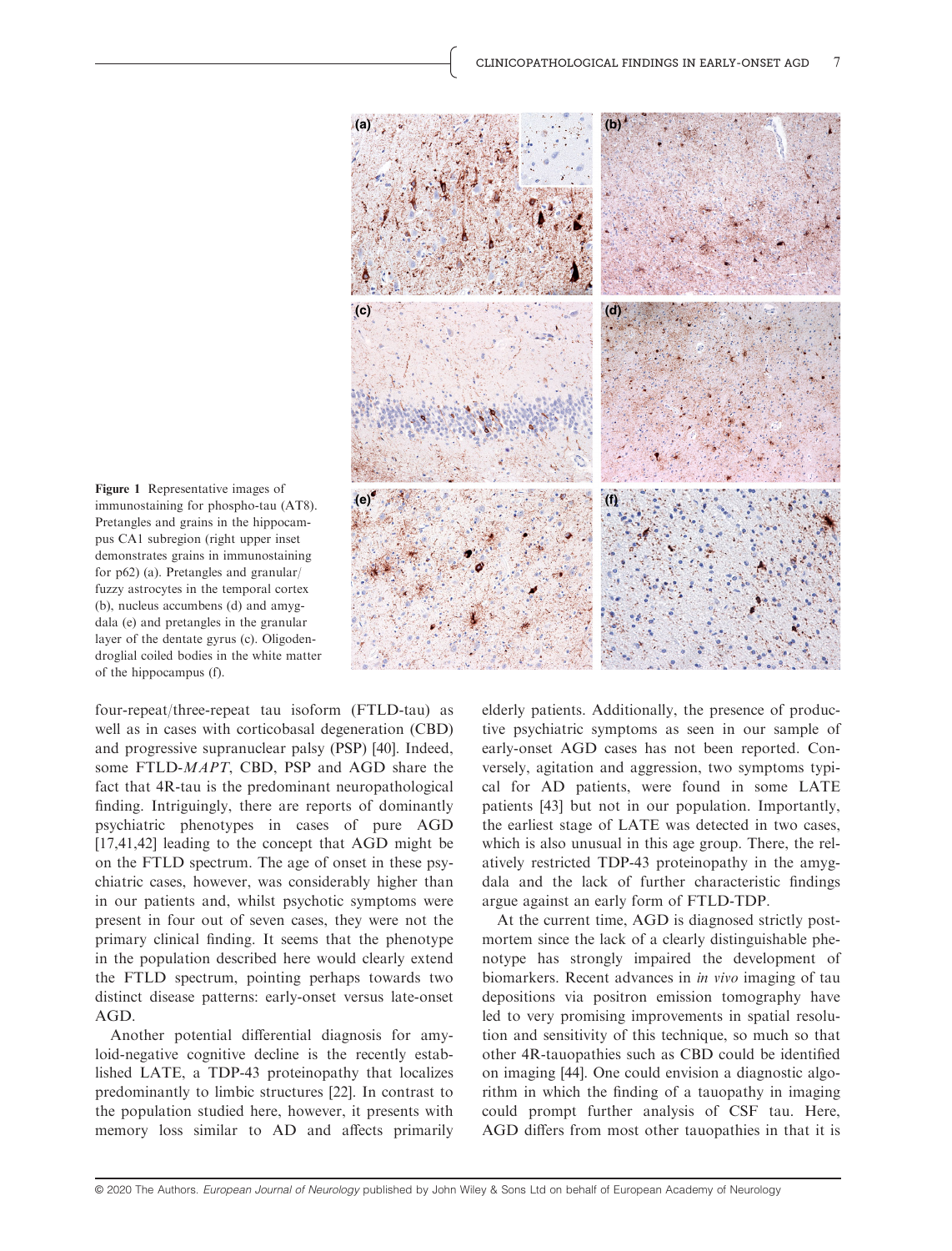| Number           | <b>NFT</b>       | Pretangle        | Threads          | Grain            | <b>GFA</b>       | <b>TSA</b>       | Coiled body      | Total tau load          |
|------------------|------------------|------------------|------------------|------------------|------------------|------------------|------------------|-------------------------|
| Case 1           |                  |                  |                  |                  |                  |                  |                  |                         |
| Cortical         | $\boldsymbol{0}$ | $\mathbf{1}$     | $\mathbf{1}$     | $\sqrt{2}$       | $\boldsymbol{0}$ | $\boldsymbol{0}$ | $\mathbf{1}$     | 5                       |
| Hippocampus      | $\overline{2}$   | $\overline{c}$   | $\overline{c}$   | $\mathfrak{Z}$   | $\boldsymbol{0}$ | $\boldsymbol{0}$ | $\overline{c}$   | 11                      |
| Dentate gyrus    | $\overline{0}$   | $\mathbf{2}$     | $\overline{0}$   | $\boldsymbol{0}$ | $\boldsymbol{0}$ | $\boldsymbol{0}$ | $\mathbf{0}$     | $\overline{2}$          |
| Entorhinal Cx    | $\overline{2}$   | $\overline{c}$   | 3                | $\overline{2}$   | $\boldsymbol{0}$ | $\mathbf{0}$     | $\sqrt{2}$       | 11                      |
| Amygdala         | $\overline{2}$   | 3                | $\overline{c}$   | $\mathfrak{Z}$   | $\overline{2}$   | $\boldsymbol{0}$ | $\overline{2}$   | 14                      |
| Motor striatum   | $\mathbf{0}$     | $\mathbf{0}$     | $\overline{0}$   | $\mathbf{0}$     | $\mathbf{0}$     | $\mathbf{0}$     | $\mathbf{0}$     | $\overline{0}$          |
| Limbic striatum  | $\mathbf{0}$     | $\overline{2}$   | $\mathbf{1}$     | $\mathbf{1}$     | $\mathbf{0}$     | $\mathbf{0}$     | $\mathbf{0}$     | $\overline{4}$          |
| Thalamus         | $\mathbf{0}$     | $\boldsymbol{0}$ | $\boldsymbol{0}$ | $\boldsymbol{0}$ | $\boldsymbol{0}$ | $\boldsymbol{0}$ | $\boldsymbol{0}$ | $\overline{0}$          |
| Brainstem        | $\mathbf{0}$     | $\mathbf{1}$     | $\mathbf{1}$     | $\boldsymbol{0}$ | $\boldsymbol{0}$ | $\mathbf{0}$     | $\boldsymbol{0}$ | $\overline{c}$          |
| Case 2           |                  |                  |                  |                  |                  |                  |                  |                         |
|                  |                  |                  |                  |                  |                  |                  |                  |                         |
| Cortical         | $\boldsymbol{0}$ | $\mathbf{1}$     | $\mathbf{1}$     | $\boldsymbol{0}$ | $\boldsymbol{0}$ | $\boldsymbol{0}$ | 1                | 3                       |
| Hippocampus      | $\overline{2}$   | 3                | $\mathfrak{2}$   | 3                | $\boldsymbol{0}$ | $\boldsymbol{0}$ | 3                | 13                      |
| Dentate gyrus    | $\mathbf{0}$     | $\overline{c}$   | $\boldsymbol{0}$ | $\boldsymbol{0}$ | $\boldsymbol{0}$ | $\mathbf{0}$     | $\mathbf{0}$     | $\overline{2}$          |
| Entorhinal Cx    | $\overline{2}$   | 3                | 3                | $\overline{2}$   | $\boldsymbol{0}$ | $\boldsymbol{0}$ | $\overline{2}$   | 12                      |
| Amygdala         | $\overline{c}$   | 3                | $\overline{c}$   | 3                | $\overline{2}$   | $\boldsymbol{0}$ | 3                | 15                      |
| Motor striatum   | $\mathbf{0}$     | $\overline{0}$   | $\boldsymbol{0}$ | $\mathbf{0}$     | $\mathbf{0}$     | $\mathbf{0}$     | $\mathbf{0}$     | $\boldsymbol{0}$        |
| Limbic striatum  | $\mathbf{0}$     | $\mathbf{1}$     | $\mathbf{1}$     | $\boldsymbol{0}$ | $\boldsymbol{0}$ | $\mathbf{0}$     | $\mathbf{0}$     | $\overline{c}$          |
| Thalamus         | $\mathbf{0}$     | $\boldsymbol{0}$ | $\boldsymbol{0}$ | $\boldsymbol{0}$ | $\boldsymbol{0}$ | $\boldsymbol{0}$ | $\boldsymbol{0}$ | $\overline{0}$          |
| Brainstem        | $\theta$         | $\mathbf{1}$     | $\mathbf{1}$     | $\boldsymbol{0}$ | $\boldsymbol{0}$ | $\mathbf{0}$     | $\mathbf{0}$     | $\overline{c}$          |
| Case 3           |                  |                  |                  |                  |                  |                  |                  |                         |
| Cortical         | $\boldsymbol{0}$ | $\mathbf{1}$     | $\mathbf{1}$     | $\boldsymbol{0}$ | $\boldsymbol{0}$ | $\boldsymbol{0}$ | $\mathbf{1}$     | $\overline{3}$          |
| Hippocampus      | $\overline{2}$   | 3                | $\overline{c}$   | 3                | $\boldsymbol{0}$ | $\mathbf{0}$     | 3                | 13                      |
| Dentate gyrus    | $\boldsymbol{0}$ | $\mathfrak{2}$   | $\boldsymbol{0}$ | $\boldsymbol{0}$ | $\boldsymbol{0}$ | $\boldsymbol{0}$ | $\boldsymbol{0}$ | $\overline{c}$          |
|                  | $\overline{c}$   | 3                | 3                | $\overline{2}$   | $\boldsymbol{0}$ | $\boldsymbol{0}$ | $\overline{2}$   | 12                      |
| Entorhinal Cx    |                  |                  |                  |                  |                  |                  |                  |                         |
| Amygdala         | $\overline{2}$   | 3                | $\mathfrak{2}$   | $\mathfrak{Z}$   | $\overline{2}$   | $\mathbf{0}$     | 3                | 15                      |
| Motor striatum   | $\mathbf{0}$     | $\boldsymbol{0}$ | $\boldsymbol{0}$ | $\boldsymbol{0}$ | $\boldsymbol{0}$ | $\boldsymbol{0}$ | $\boldsymbol{0}$ | $\overline{0}$          |
| Limbic striatum  | $\boldsymbol{0}$ | $\overline{c}$   | $\mathbf{1}$     | $\mathbf{1}$     | $\mathbf{0}$     | $\boldsymbol{0}$ | $\mathbf{0}$     | $\overline{4}$          |
| Thalamus         | $\mathbf{0}$     | $\boldsymbol{0}$ | $\boldsymbol{0}$ | $\boldsymbol{0}$ | $\boldsymbol{0}$ | $\mathbf{0}$     | $\mathbf{0}$     | $\overline{0}$          |
| <b>Brainstem</b> | $\mathbf{0}$     | $\mathbf{1}$     | $\mathbf{1}$     | $\mathbf{0}$     | $\mathbf{0}$     | $\mathbf{0}$     | $\mathbf{0}$     | $\overline{2}$          |
| Case 4           |                  |                  |                  |                  |                  |                  |                  |                         |
| Cortical         | $\mathbf{0}$     | $\boldsymbol{0}$ | $\boldsymbol{0}$ | $\boldsymbol{0}$ | $\boldsymbol{0}$ | $\mathbf{0}$     | $\boldsymbol{0}$ | $\overline{0}$          |
| Hippocampus      | $\mathbf{1}$     | $\mathfrak{2}$   | $\overline{c}$   | $\mathbf{1}$     | $\mathbf{1}$     | $\mathbf{1}$     | $\boldsymbol{0}$ | 8                       |
| Dentate gyrus    | $\boldsymbol{0}$ | $\mathbf{1}$     | $\boldsymbol{0}$ | $\boldsymbol{0}$ | $\boldsymbol{0}$ | $\boldsymbol{0}$ | $\boldsymbol{0}$ | $\mathbf{1}$            |
| Entorhinal Cx    | $\overline{2}$   | 3                | 3                | $\overline{2}$   | $\mathbf{0}$     | $\mathbf{0}$     | $\mathbf{0}$     | 10                      |
| Amygdala         | $\mathbf{1}$     | $\overline{c}$   | $\overline{c}$   | $\mathbf{1}$     | $\mathbf{1}$     | $\boldsymbol{0}$ | $\boldsymbol{0}$ | 7                       |
| Motor striatum   | $\mathbf{0}$     | $\boldsymbol{0}$ | $\boldsymbol{0}$ | $\boldsymbol{0}$ | $\boldsymbol{0}$ | $\boldsymbol{0}$ | $\boldsymbol{0}$ | $\overline{0}$          |
| Limbic striatum  | $\mathbf{0}$     | $\mathbf{0}$     | $\overline{0}$   | $\mathbf{0}$     | $\mathbf{0}$     | $\mathbf{0}$     | $\mathbf{0}$     | $\overline{0}$          |
| Thalamus         | $\boldsymbol{0}$ | $\boldsymbol{0}$ | $\boldsymbol{0}$ | $\boldsymbol{0}$ | $\boldsymbol{0}$ | $\boldsymbol{0}$ | $\boldsymbol{0}$ | $\overline{0}$          |
| Brainstem        | $\mathbf{0}$     | $\mathbf{1}$     | $\mathbf{1}$     | $\mathbf{0}$     | $\boldsymbol{0}$ | $\mathbf{0}$     | $\mathbf{0}$     | $\overline{c}$          |
|                  |                  |                  |                  |                  |                  |                  |                  |                         |
| Case 5           |                  |                  |                  |                  |                  |                  |                  |                         |
| Cortical         | $\boldsymbol{0}$ | $\boldsymbol{0}$ | $\boldsymbol{0}$ | $\boldsymbol{0}$ | $\boldsymbol{0}$ | $\boldsymbol{0}$ | $\boldsymbol{0}$ | $\boldsymbol{0}$        |
| Hippocampus      | $\mathbf{1}$     | 3                | $\overline{c}$   | 3                | $\mathbf{1}$     | $\mathbf{0}$     | $\sqrt{2}$       | 12                      |
| Dentate gyrus    | $\boldsymbol{0}$ | $\overline{c}$   | $\boldsymbol{0}$ | $\boldsymbol{0}$ | $\boldsymbol{0}$ | $\boldsymbol{0}$ | $\boldsymbol{0}$ | $\overline{2}$          |
| Entorhinal Cx    | $\sqrt{2}$       | 3                | 3                | $\sqrt{2}$       | $\boldsymbol{0}$ | $\boldsymbol{0}$ | $\mathbf{1}$     | 11                      |
| Amygdala         | $\mathbf{1}$     | 3                | $\mathfrak{2}$   | 3                | $\mathfrak{Z}$   | $\boldsymbol{0}$ | 3                | 15                      |
| Motor striatum   | $\boldsymbol{0}$ | $\mathbf{1}$     | $\boldsymbol{0}$ | $\boldsymbol{0}$ | $\boldsymbol{0}$ | $\mathbf{0}$     | $\boldsymbol{0}$ | $\mathbf{1}$            |
| Limbic striatum  | $\boldsymbol{0}$ | 3                | $\overline{c}$   | $\mathbf{1}$     | $\boldsymbol{0}$ | $\boldsymbol{0}$ | 3                | 9                       |
| Thalamus         | $\boldsymbol{0}$ | $\boldsymbol{0}$ | $\boldsymbol{0}$ | $\boldsymbol{0}$ | $\boldsymbol{0}$ | $\boldsymbol{0}$ | $\boldsymbol{0}$ | $\boldsymbol{0}$        |
| Brainstem        | $\overline{0}$   | $\boldsymbol{0}$ | $\mathbf{1}$     | $\boldsymbol{0}$ | $\boldsymbol{0}$ | $\mathbf{0}$     | $\mathbf{0}$     | $\mathbf{1}$            |
| Case 6           |                  |                  |                  |                  |                  |                  |                  |                         |
| Cortical         | $\mathbf{1}$     | 3                | 3                | $\mathbf{1}$     | $\mathfrak{Z}$   | $\overline{c}$   | $\sqrt{2}$       | 16                      |
| Hippocampus      | 3                | 3                | 3                | $\mathfrak{Z}$   | $\sqrt{2}$       | $\mathbf{1}$     | $\sqrt{2}$       | 17                      |
| Dentate gyrus    | $\boldsymbol{0}$ | 3                | $\boldsymbol{0}$ | $\boldsymbol{0}$ | $\boldsymbol{0}$ | $\boldsymbol{0}$ | $\boldsymbol{0}$ | $\overline{\mathbf{3}}$ |
|                  |                  |                  |                  | 3                | $\mathbf{1}$     |                  | $\mathfrak{2}$   |                         |
| Entorhinal Cx    | 3                | 3                | 3                |                  |                  | $\boldsymbol{0}$ |                  | $15\,$                  |
| Amygdala         | $\mathbf{1}$     | 3                | 3                | 3                | $\mathfrak{Z}$   | 3                | 3                | 19                      |
| Motor striatum   | $\mathbf{1}$     | $\mathbf{1}$     | $\boldsymbol{0}$ | $\boldsymbol{0}$ | $\boldsymbol{0}$ | $\boldsymbol{0}$ | $\boldsymbol{0}$ | $\sqrt{2}$              |
| Limbic striatum  | $\mathbf{1}$     | 3                | 3                | $\overline{2}$   | $\overline{2}$   | $\boldsymbol{0}$ | $\overline{c}$   | 13                      |

Table 3 Detailed subtyping and localization of tau pathology in patients younger than 75 years with unexpected postmortem diagnosis of argyrophilic grain disease

(continued)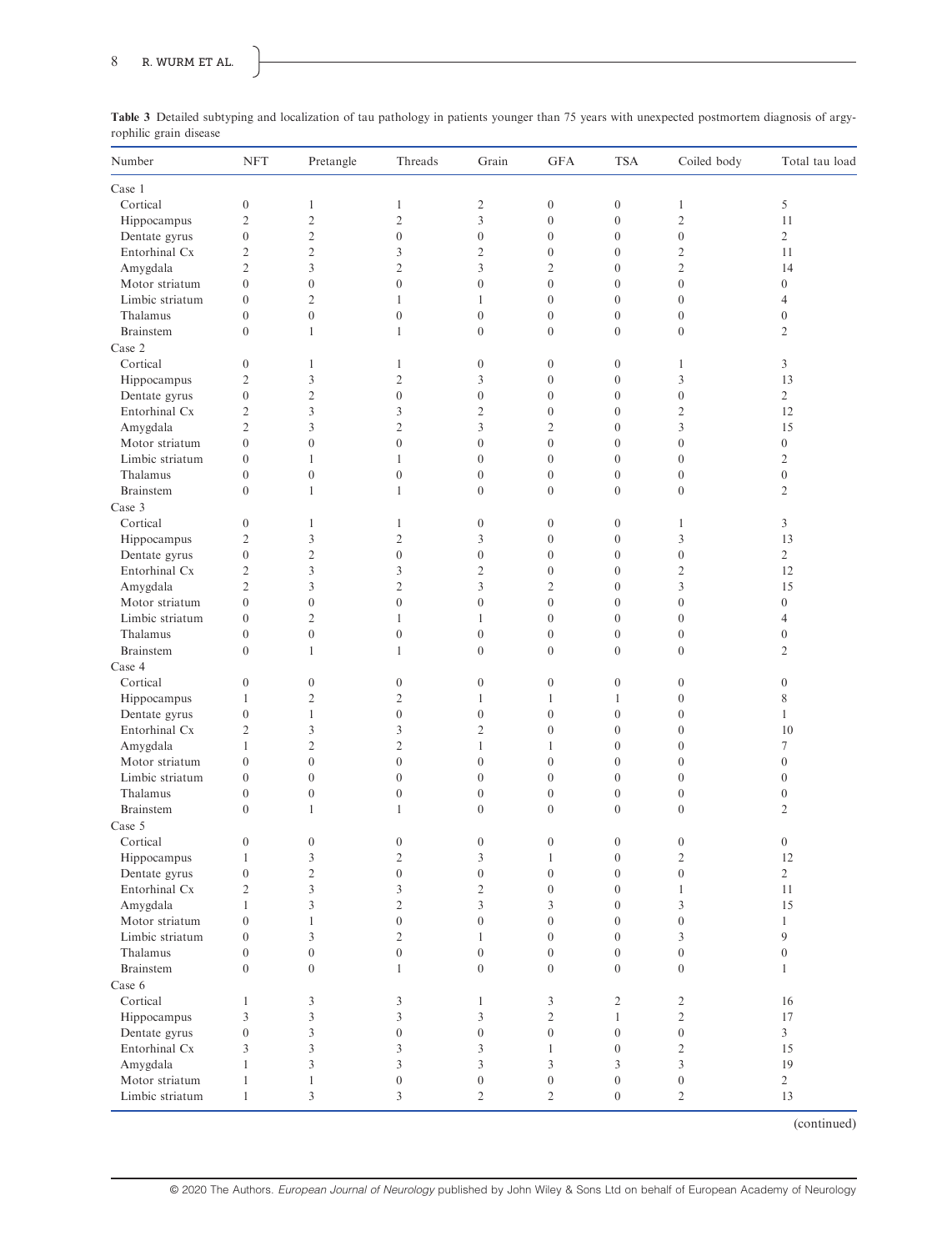| Number           | <b>NFT</b> | Pretangle | Threads | Grain | <b>GFA</b> | <b>TSA</b> | Coiled body | Total tau load |
|------------------|------------|-----------|---------|-------|------------|------------|-------------|----------------|
| Thalamus         | 0          |           |         |       |            | $\theta$   | 0           |                |
| <b>Brainstem</b> | 0          |           |         |       |            |            |             |                |
| Case 7           |            |           |         |       |            |            |             |                |
| Cortical         |            |           |         |       |            |            |             |                |
| Hippocampus      |            |           |         |       |            |            |             |                |
| Dentate gyrus    |            |           |         |       |            |            |             |                |
| Entorhinal Cx    |            |           |         |       |            |            |             |                |
| Amygdala         |            |           |         |       |            |            |             | 12             |
| Motor striatum   |            |           |         |       |            |            |             |                |
| Limbic striatum  |            |           |         |       |            |            |             |                |
| Thalamus         |            |           |         |       |            |            |             |                |
| Brainstem        |            |           |         |       |            |            |             |                |
|                  |            |           |         |       |            |            |             |                |

Table 3 (Continued)

Cortical indicates anterior cingulate and inferior temporal gyrus: other cortical regions did not show tau pathology. Hippocampus includes cornu ammonis and subiculum subregions. Cx, cortex; GFA, granular/fuzzy astrocytes (grey matter); NFT, neurofibrillary tangles; TSA, thorn-shaped astrocyte (subpial and white matter). Scoring: 0, none; 1, mild; 2, moderate; 3, severe.

not only dominated by the 4R isoform but also shows an uncommon lack of acetylation [14]. This could be targeted for biomarker development to allow the antemortem diagnosis of this disease. This might also have therapeutic value since tau has become a target for drug development and both vaccinations as well as intravenous antibodies for treatment of neurodegenerative disease are becoming available [45]. A progressive and aggressive disease affecting young patients, such as the one presented here, could be an ideal candidate for phase II trials.

#### Limitations

This work is limited by its single centre design with regard to the neuropathological workup. However, the patients included were treated at different centres and across different regions and nations (Austria and Hungary). The study is also limited by a potential selection bias in that the neuropathological site also serves as a reference site for CJD cases. Thus, all clinically suspected cases of CJD must be sent to our centre for confirmation or rejection of this diagnosis and, as such, the generalizability of our findings to other neuropathological settings might be limited. On the other hand, as it is shown that early-onset AGD might be associated with chronic alcoholism and metabolic disturbances leading to rapid deterioration and thus clinically mimic CJD, a reference centre might be an ideal setting to screen for this very rare pathology.

Additionally, the study is limited by its retrospective design in such a way that clinical data could only be extracted from available documentation and further investigation was not possible. Finally, the contribution of further pathologies such as PART and LATE on the clinical phenotype cannot be characterized.

## Conclusion

The clinicopathological spectrum of primary tauopathies is expanded by showing that AGD is present in relatively young patients. It is theorized that AGD in younger individuals without significant other neurodegenerative conditions might be associated with premorbid psychiatric conditions leading to chronic alcoholism, eventually nutritional deficiencies and metabolic disturbances. Altogether these might evolve into rapidly progressive cognitive decline, urinary incontinence, psychiatric symptoms, seizures and various additional neurological symptoms. The combination of these features, eventually combined with atrophy in the anterior part of the hippocampal formation, amygdala, and gyrus ambiens, detectable with MRI, and CSF results not suggestive of AD pathogenesis in young patients should thus raise clinical suspicion and prompt postmortem workup. With in vivo diagnostic methods for primary tauopathies improving at a rapid pace, AGD might be a potential candidate for tau-based therapy strategies. Finally, both AGD (tau) and LATE (TDP-43) alone or in combination can be considered in amyloid-negative cognitive decline and additional symptoms found in our cohort might be helpful to identify these cases clinically. With this study, the aim was to raise awareness of AGD in younger individuals to initiate further observations on this emerging entity.

#### Acknowledgements

The Austrian Reference Center for Human Prion Diseases is supported by the Federal Ministry of Labor, Social Affairs, Health, and Consumer Protection. GGK acknowledges the support of Bishop Karl Golser Award.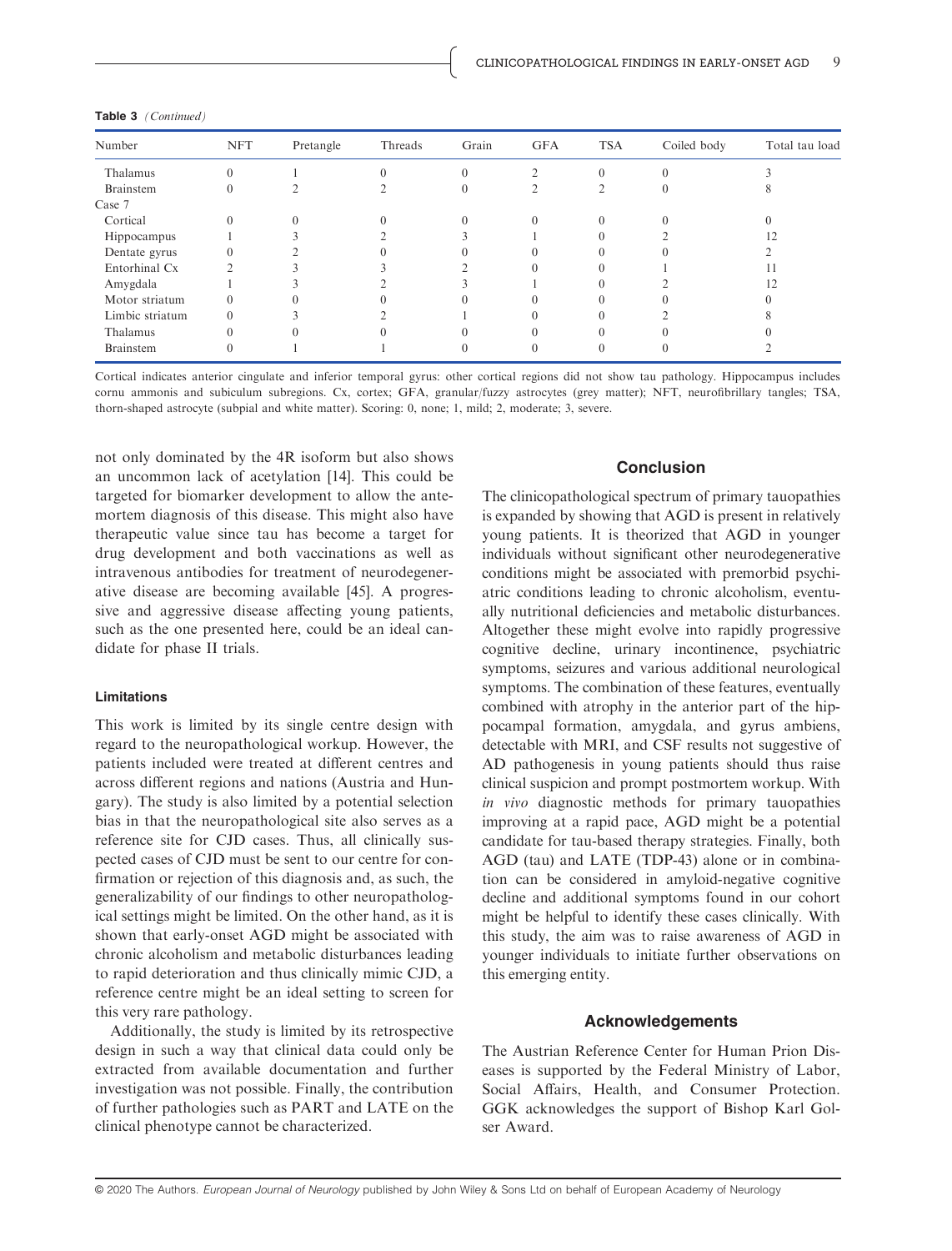## Disclosure of conflicts of interest

The authors declare no financial or other conflicts of interest.

#### Consent

Consent for this analysis was waived by the Institutional Review Board due to its retrospective nature and postmortem setting.

#### Data availability statement

The data that support the findings of this study are available from the corresponding author upon reasonable request.

#### **References**

- 1. Braak H, Braak E. Argyrophilic grain disease: frequency of occurrence in different age categories and neuropathological diagnostic criteria. J Neural Transm 1998; 105: 801–819.
- 2. Itagaki S, McGeer PL, Akiyama H, et al. A case of adult-onset dementia with argyrophilic grains. Ann Neurol 1989; 26: 685–689.
- 3. Martinez-Lage P, Munoz DG. Prevalence and disease associations of argyrophilic grains of Braak. J Neuropathol Exp Neurol 1997; 56: 157–164.
- 4. Tolnay M, Schwietert M, Monsch AU, Staehelin HB, Langui D, Probst A. Argyrophilic grain disease: distribution of grains in patients with and without dementia. Acta Neuropathol 1997; 94: 353–358.
- 5. Kovacs GG, Milenkovic I, Wöhrer A, et al. Non-Alzheimer neurodegenerative pathologies and their combinations are more frequent than commonly believed in the elderly brain: a community-based autopsy series. Acta Neuropathol 2013; 365–384.
- 6. Josephs KA, Whitwell JL, Parisi JE, et al. Argyrophilic grains: a distinct disease or an additive pathology? Neurobiol Aging 2008; 29: 566–573.
- 7. Ding Z-T, Wang Y, Jiang Y-P, et al. Argyrophilic grain disease: frequency and neuropathology in centenarians. Acta Neuropathol 2006; 111: 320–328.
- 8. Knopman DS, Parisi JE, Salviati A, et al. Neuropathology of cognitively normal elderly. J Neuropathol Exp Neurol 2003; 62: 1087–1095.
- 9. Kovacs GG. Invited review: Neuropathology of tauopathies: principles and practice. Neuropathol Appl Neurobiol 2015; 41: 3–23.
- 10. Tolnay M, Clavaguera F. Argyrophilic grain disease: a late-onset dementia with distinctive features among tauopathies. Neuropathology 2004; 24: 269-283.
- 11. Ferrer I, Santpere G, van Leeuwen FW. Argyrophilic grain disease. Brain 2008; 131: 1416-1432.
- 12. Saito Y, Ruberu NN, Sawabe M, et al. Staging of argyrophilic grains: an age-associated tauopathy. J Neuropathol Exp Neurol 2004; 63: 911–918.
- 13. Jellinger KA. Dementia with grains (argyrophilic grain disease). Brain Pathol 1998; 8: 377–386.
- 14. Grinberg LT, Wang X, Wang C, et al. Argyrophilic grain disease differs from other tauopathies by lacking tau acetylation. Acta Neuropathol 2013; 125: 581-593.
- 15. Thal DR, Capetillo-Zarate E, Galuske RA. Tracing of temporo-entorhinal connections in the human brain: cognitively impaired argyrophilic grain disease cases show dendritic alterations but no axonal disconnection of temporo-entorhinal association neurons. Acta Neuropathol 2008; 115: 175–183.
- 16. Saito Y, Murayama S. Neuropathology of mild cognitive impairment. Neuropathology 2007; 27: 578–584.
- 17. Togo T, Isojima D, Akatsu H, et al. Clinical features of argyrophilic grain disease: a retrospective survey of cases with neuropsychiatric symptoms. Am J Geriatr Psychiatry 2005; 13: 1083-1091.
- 18. Tsuchiya K, Mitani K, Arai T, et al. Argyrophilic grain disease mimicking temporal Pick's disease: a clinical, radiological, and pathological study of an autopsy case with a clinical course of 15 years. Acta Neuropathol 2001; 102: 195–199.
- 19. Kumari S, Sundararajan T, Caro MA, et al. Argyrophilic grain disease presenting as excited catatonia: a case report. Psychosomatics 2016; 57: 431–438.
- 20. Tatsumi S, Mimuro M, Iwasaki Y, et al. Argyrophilic grains are reliable disease-specific features of corticobasal degeneration. J Neuropathol Exp Neurol 2014; 73: 30–38.
- 21. Yokota O, Tsuchiya K, Noguchi Y, et al. Coexistence of amyotrophic lateral sclerosis and argyrophilic grain disease: a non-demented autopsy case showing circumscribed temporal atrophy and involvement of the amygdala. Neuropathology 2007; 27: 539–550.
- 22. Nelson PT, Dickson DW, Trojanowski JQ, et al. Limbic-predominant age-related TDP-43 encephalopathy (LATE): consensus working group report. Brain 2019; 142: 1503–1527.
- 23. Brenowitz WD, Keene CD, Hawes SE, et al. Alzheimer's disease neuropathologic change, Lewy body disease, and vascular brain injury in clinic- and community-based samples. Neurobiol Aging 2017; 53: 83–92.
- 24. McGuire LI, Peden AH, Orrú CD, et al. Real time quaking-induced conversion analysis of cerebrospinal fluid in sporadic Creutzfeldt–Jakob disease. Ann Neurol 2012; 72: 278–285.
- 25. Kovacs GG, Budka H. Current concepts of neuropathological diagnostics in practice: neurodegenerative diseases. Clin Neuropathol 2010; 29: 271–288.
- 26. Kovacs GG, Ferrer I, Grinberg LT, et al. Aging-related tau astrogliopathy (ARTAG): harmonized evaluation strategy. Acta Neuropathol 2016; 131: 87–102.
- 27. Kovacs GG. Astroglia and tau: new perspectives. Front Aging Neurosci 2020; 12: 96.
- 28. Rodriguez RD, Suemoto CK, Molina M, et al. Argyrophilic grain disease: demographics, clinical, and neuropathological features from a large autopsy study. J Neuropathol Exp Neurol 2016; 75: 628–635.
- 29. Barkhof F, Polvikoski TM, van Straaten ECW, et al. The significance of medial temporal lobe atrophy: a postmortem MRI study in the very old. Neurology 2007; 69: 1521–1527.
- 30. Sakurai K, Tokumaru AM, Ikeda T, et al. Characteristic asymmetric limbic and anterior temporal atrophy in demented patients with pathologically confirmed argyrophilic grain disease. Neuroradiology 2019; 61: 1239–1249.